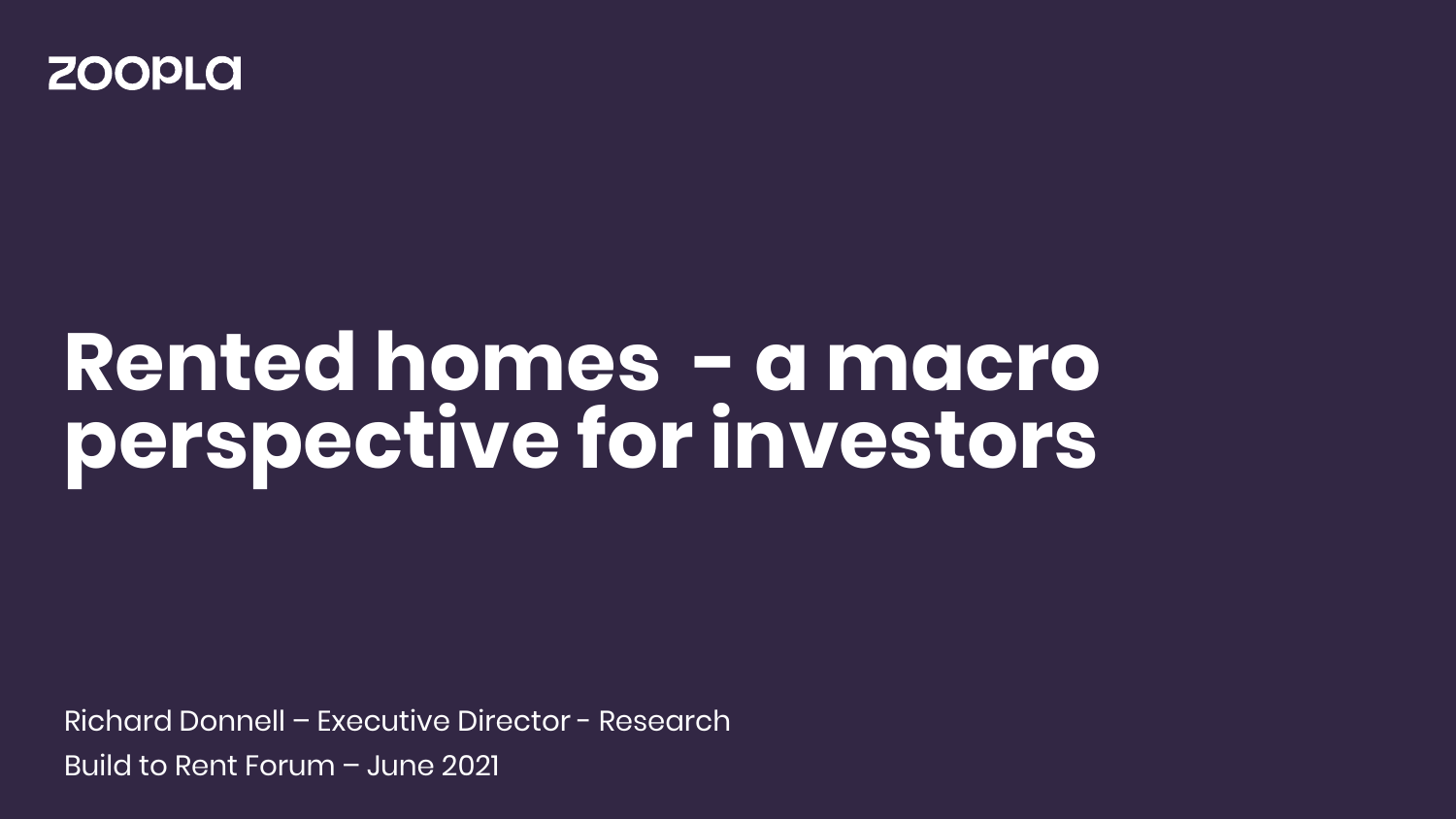



**ZOOPLA**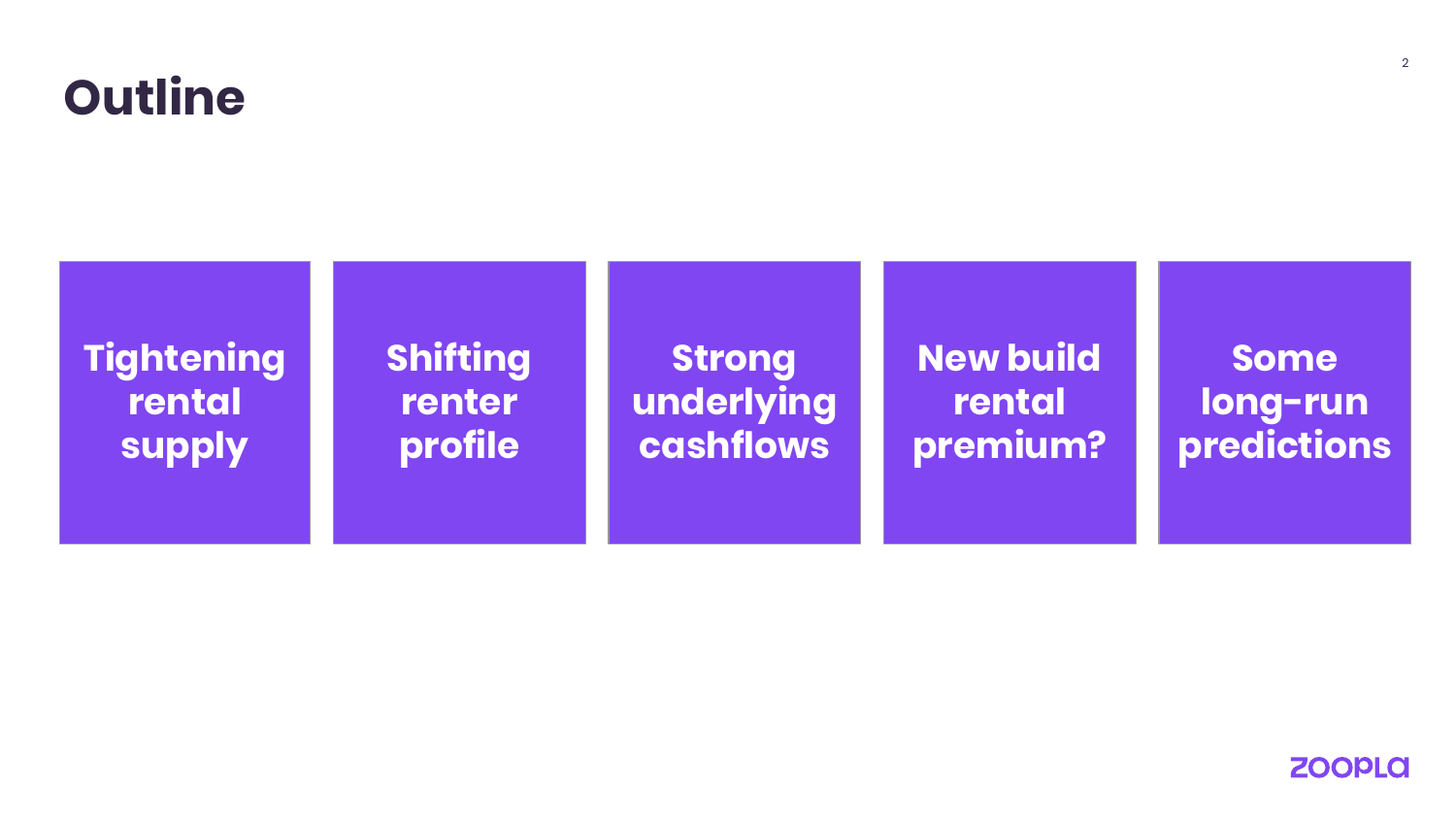### **Private rental supply tightens on tax changes**

**BTR growing faster creating a new rental offer and service levels for renters**



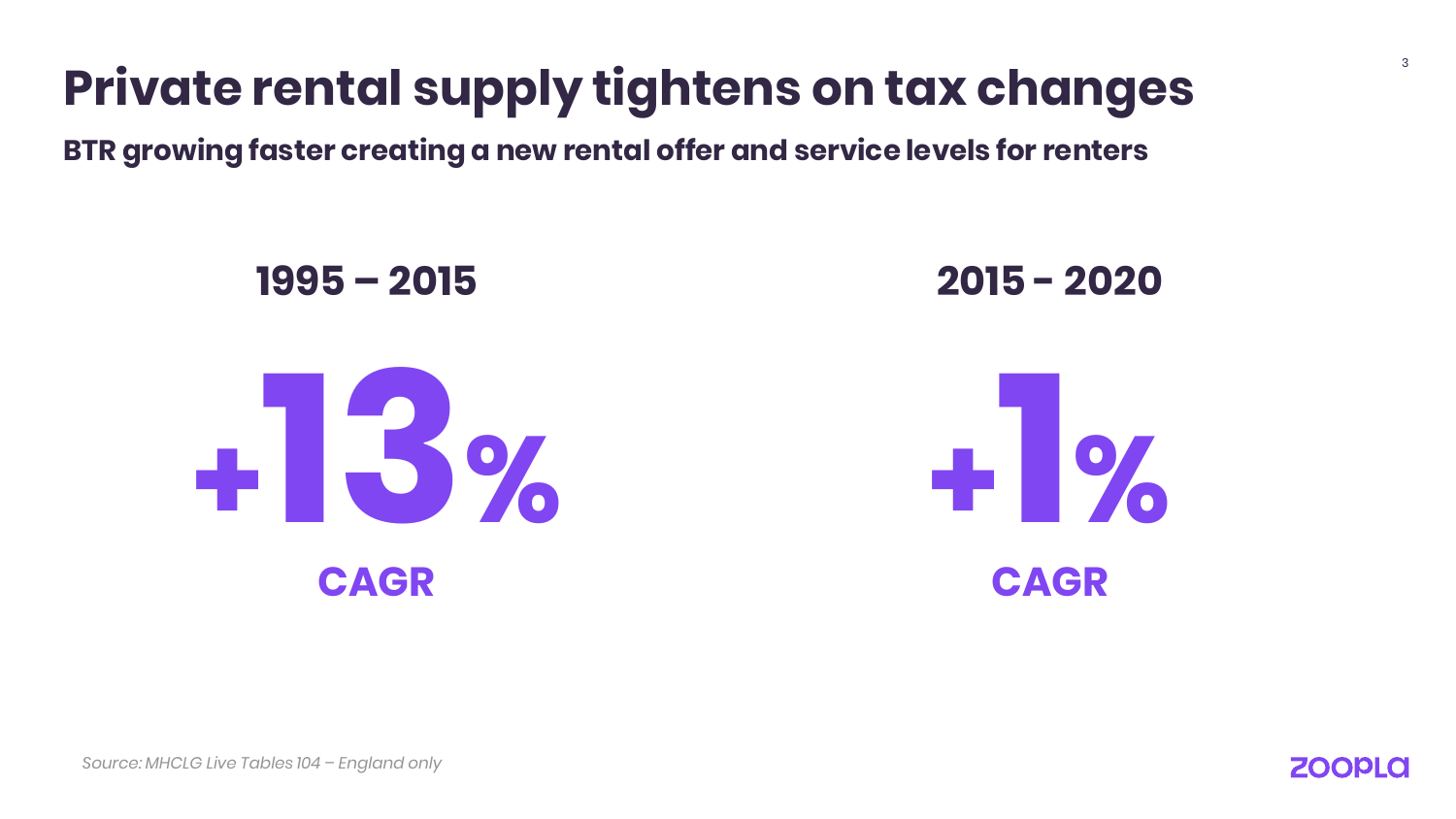#### **Steady demographic shift in profile of renters drives move into single family homes**



4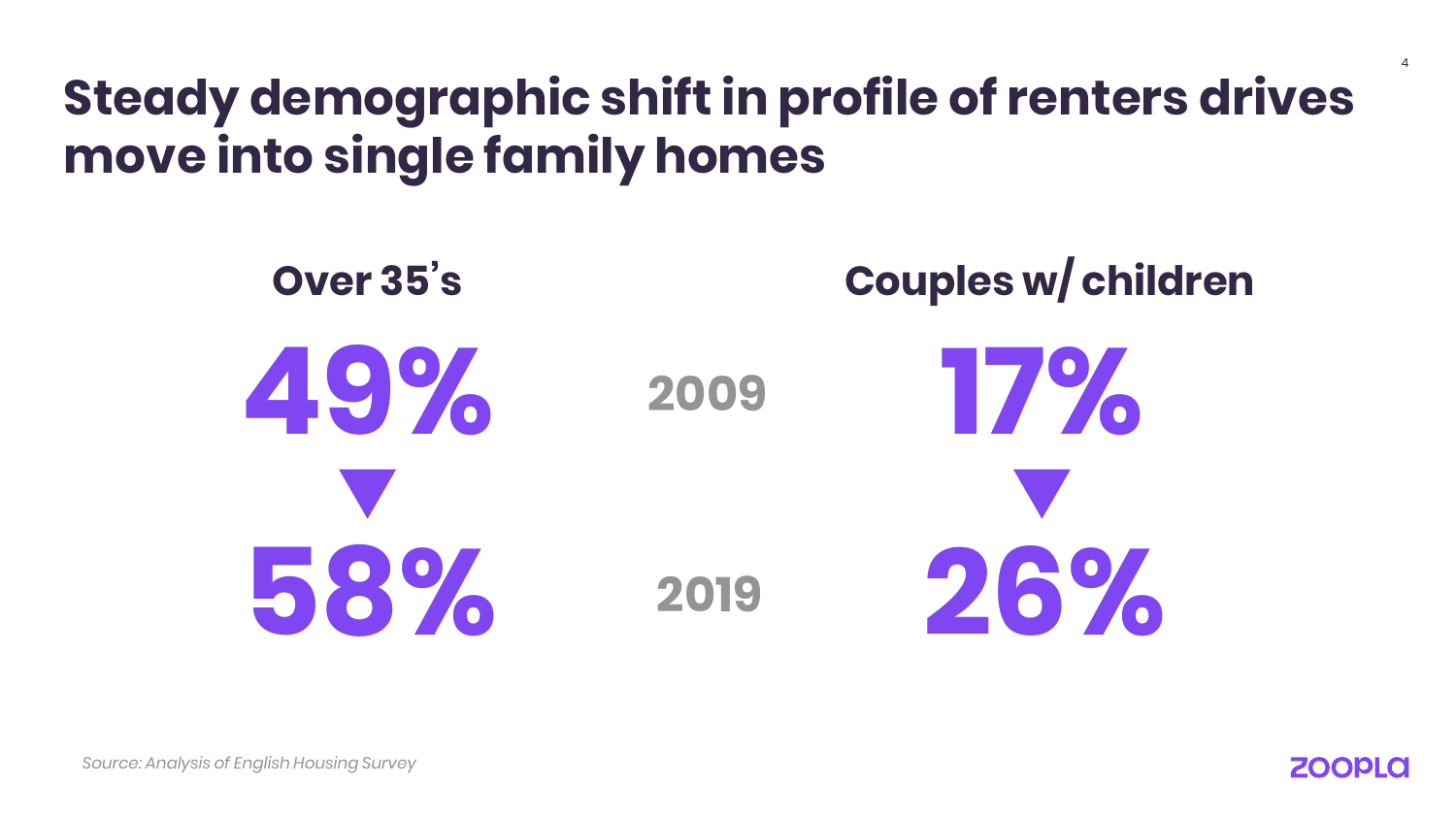#### **Long run cashflow steady and generally predictable**



*Source: Zoopla Rental Index [not an asking price index – index reflects change in underlying rents]*

**ZOOPLO**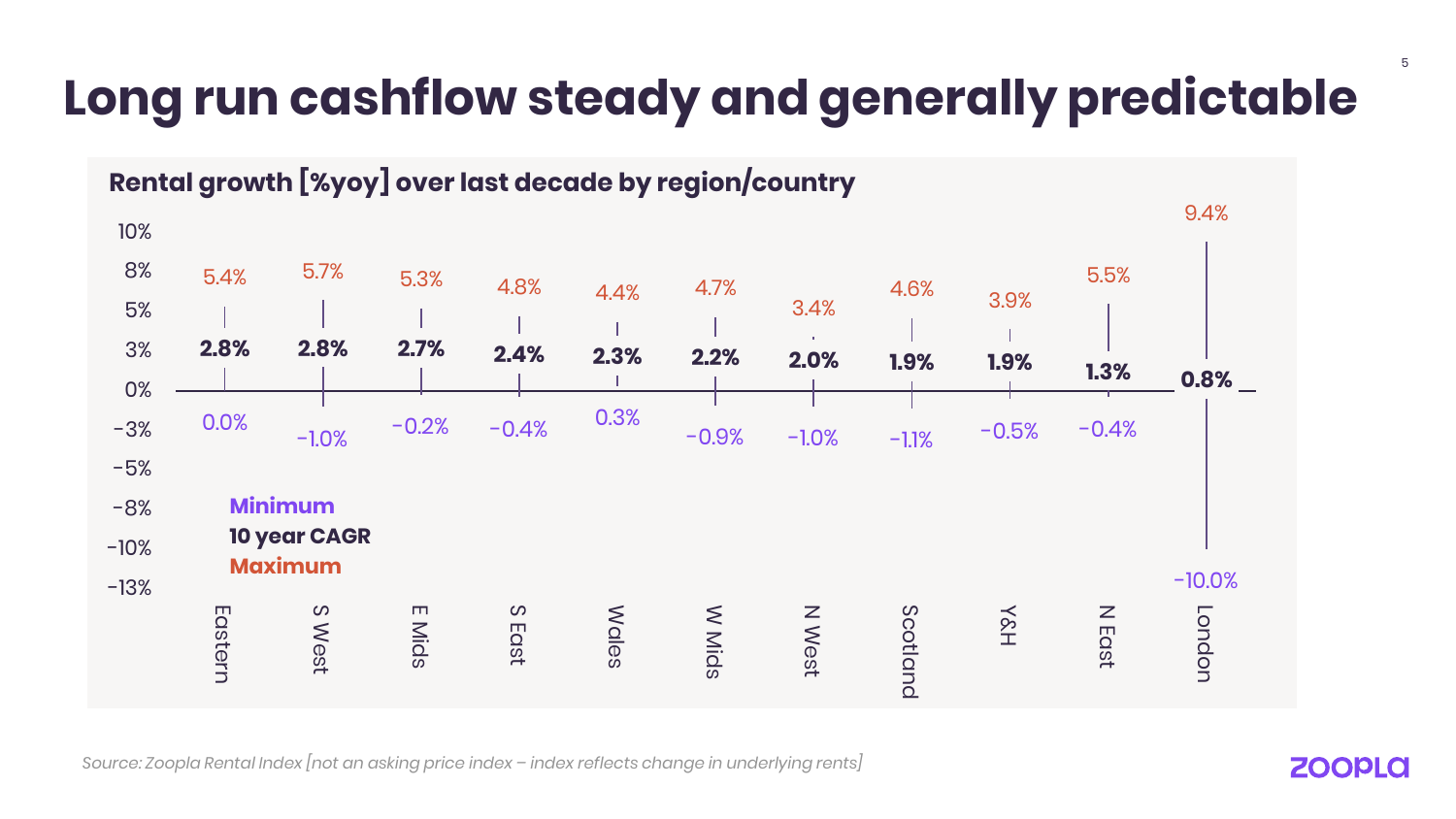#### **Markets with greatest rental growth prospects?**



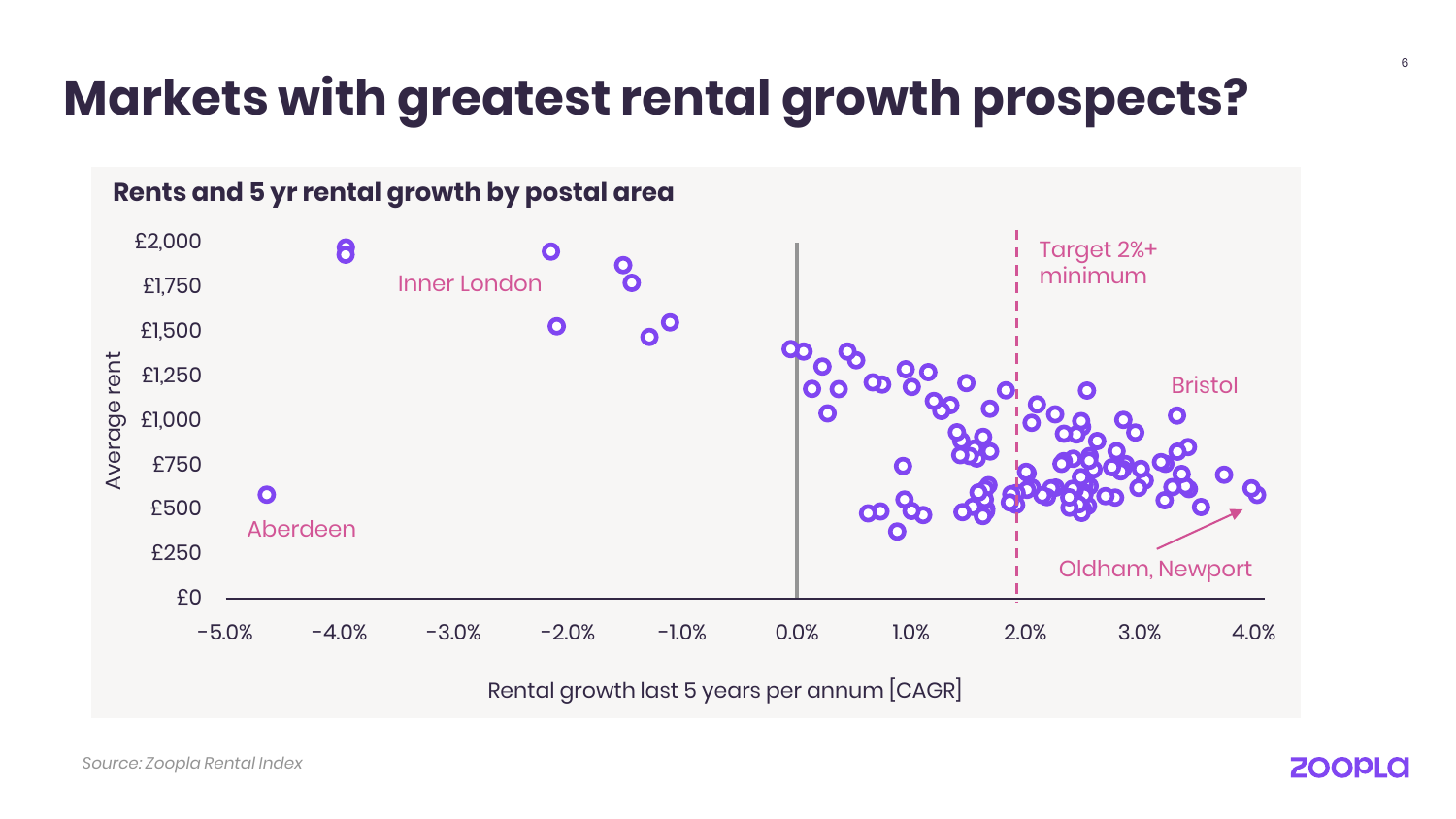#### **Newer rental stock trades at a 20-30% premium**

*Average rent (£000s) for a 2 bed home by quarter 2017 Q1 - 2021 Q2*



*Source: Zoopla Research*

**ZOOPLA** 

7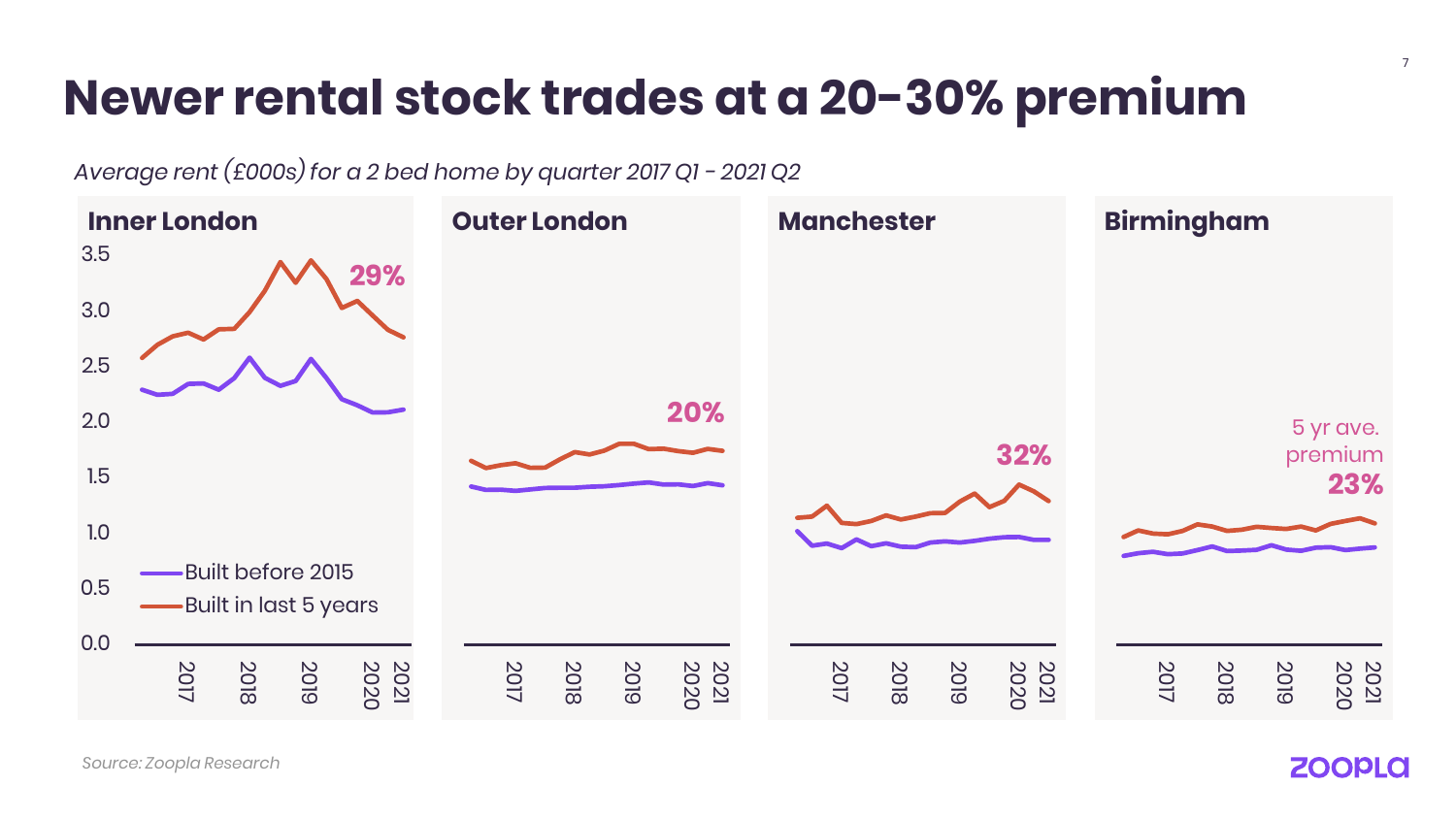#### **Final thoughts and some predictions**

2

4

Material upside for average rents in regional housing markets

1

3

High probability of a large-scale consolidation across BTR sector

More than a decade from a truly consumer facing rental brand

Lots of mis-priced rental markets – locations/products to unlock strongest future cashflows

**ZOOPLO**